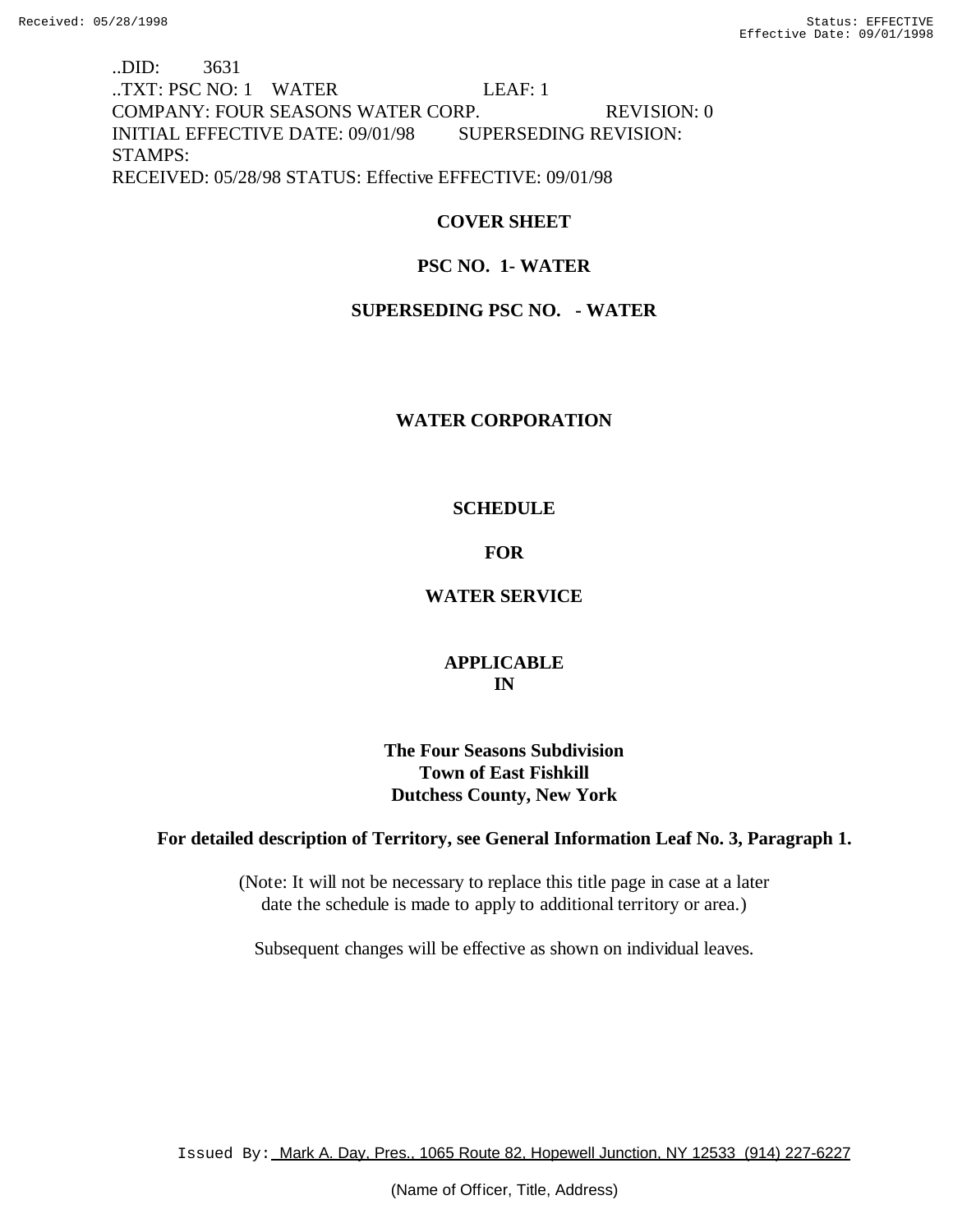..DID: 3627 ..TXT: PSC NO: 1 WATER LEAF: 2 COMPANY: FOUR SEASONS WATER CORP. REVISION: 0 INITIAL EFFECTIVE DATE: 09/01/98 SUPERSEDING REVISION: STAMPS: RECEIVED: 05/28/98 STATUS: Effective EFFECTIVE: 09/01/98

## **TABLE OF CONTENTS**

## **GENERAL INFORMATION LEAF NO.**

| 1. | Territory                                                      | 3              |
|----|----------------------------------------------------------------|----------------|
| 2. | Application for Water Service                                  | 3              |
| 3. | Deposits - Security                                            | 3              |
| 4. | Deposits - Interest                                            | 4              |
| 5. | Deposits - Return                                              | 4              |
| 6. | Deposits - Other                                               | $\overline{4}$ |
| 7. | <b>General Rules</b>                                           | $5 - 6$        |
| 8. | Metered Service                                                | $6 - 7$        |
| 9. | <b>Unmetered Service</b>                                       | $\overline{7}$ |
|    | 10. Extension of Mains                                         | 7              |
|    | 11. Discontinuance of Service - Non-payment                    | $7 - 8$        |
|    | 12. Discontinuance of Service - Other                          | $8 - 9$        |
|    | 13. Discontinuance of Residential Service - Special Procedures | 9              |
|    | 14. Deferred Payment Agreements                                | 9              |
|    | 15. Complaint Handling Procedures                              | 10             |
|    | 16. Restoration of Service                                     | $10 - 11$      |
|    | 17. Interest on Customer Overpayments                          | 11             |
|    | 18. Regulation                                                 | 11             |
|    | <b>RATES</b><br>Service Classification No. 1                   | 12             |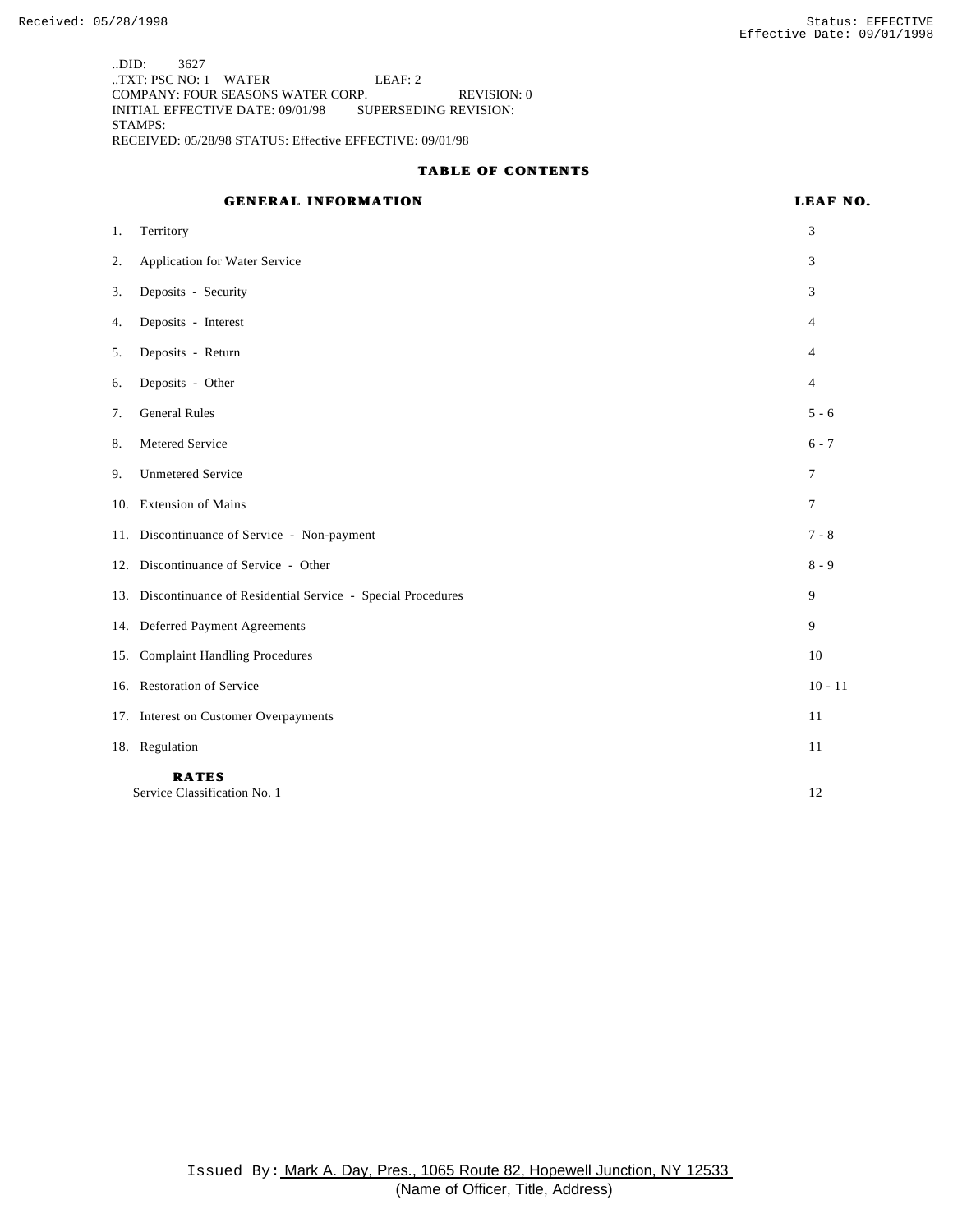..DID: 3628 ..TXT: PSC NO: 1 WATER LEAF: 3 COMPANY: FOUR SEASONS WATER CORP. REVISION: 0 INITIAL EFFECTIVE DATE: 09/01/98 SUPERSEDING REVISION: STAMPS: RECEIVED: 05/28/98 STATUS: Effective EFFECTIVE: 09/01/98

## **GENERAL INFORMATION**

1. Territory (County, Town, Development, Streets, etc.)

 The Four Seasons Subdivision Town of East Fishkill Dutchess County, New York

- 2. Application for Water Service
	- A. Written application for service may be required.
	- B. A separate application may be required for each premises.
	- C. Premises may be subject to inspection by the company.
	- D. Applications need not be accepted from customers with charges due on any water accounts with the company. The company must accept an application if the customer enters into a deferred payment agreement.
	- E. Service pipe installations are subject to company approval.
- 3. Deposits Security
	- A. As a condition of receiving service, the company may require a deposit from customers that are delinquent (having a bill remaining unpaid 23 days from the date mailed), seasonal, short term or temporary or who have had service terminated for non-payment during the preceding 6 months. In addition, a deposit may also be required from a non-residential customer whose credit has not been established with the company. A delinquent customer shall be provided with a written notice 20 days before the deposit is assessed which states that failure to make timely payments will permit the company to require a deposit from such customer.
	- B. Deposits from applicants and customers may not exceed two times the estimated average monthly bill for a calendar year, except in the case of customers whose usage varies widely where deposits may not exceed twice the average monthly bill for the peak season.
	- C. The company shall perform an annual review of the billing history of every customer who has a deposit with the company to assure that a deposit is still required under (3A) above and that the amount of the deposit conforms with (3B) above. The company reserves the right to review the deposit at any time. If a review shows that the deposit held falls short of the amount the company may require by 25 percent or more, the company may require the payment of an additional amount. If a review shows that the deposit held exceeds the amount required by 25 percent or more, the company shall refund the excess to the customer. The customer may request a downward revision of the deposit.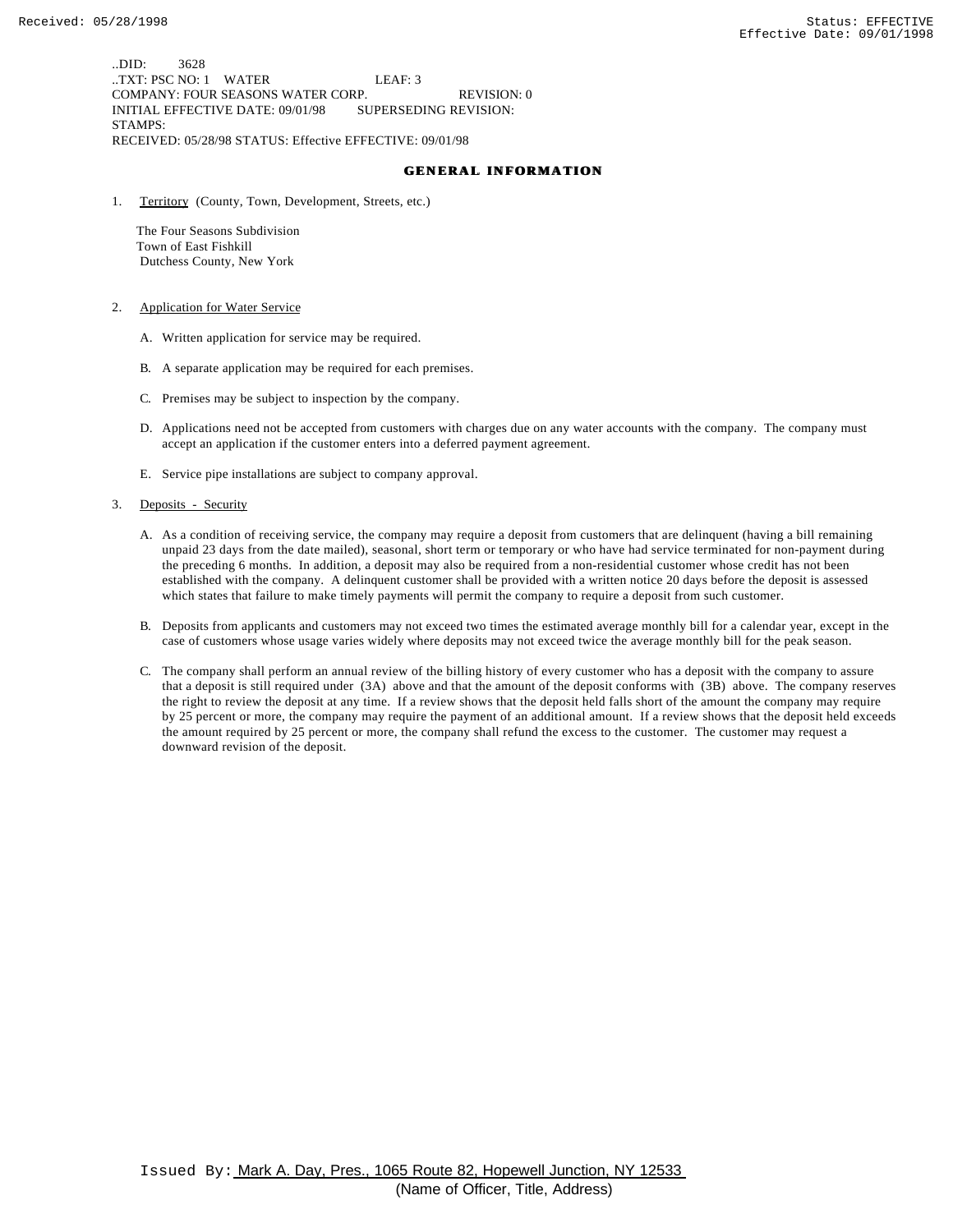..DID: 3629 ..TXT: PSC NO: 1 WATER LEAF: 4 COMPANY: FOUR SEASONS WATER CORP. REVISION: 0 INITIAL EFFECTIVE DATE: 09/01/98 SUPERSEDING REVISION: STAMPS: RECEIVED: 05/28/98 STATUS: Effective EFFECTIVE: 09/01/98

#### **GENERAL INFORMATION**

4. Deposits - Interest

Every deposit shall earn simple interest at the rate per annum prescribed by the Public Service Commission. The interest must be paid to customers when the deposit is returned. If the deposit has been held for 12 consecutive months or more, the interest must be credited to the customer no later than the first bill rendered after the next succeeding first day of October and at the end of each succeeding 12 month period.

- 5. Deposits Return
	- A. The company shall return to a customer a deposit or portion of a deposit and all interest thereon no more than 30 days after:
		- (1) the day the account is closed and all bills are paid; or
		- (2) the date of the first bill for service rendered after a 12 month period during which time the customer was not delinquent, provided there is no other basis for the company to request a deposit; or
		- (3) a review of the deposit shows that a reduction of the deposit is warranted.
	- B. A deposit or portion of a deposit plus interest thereon that is subject to return may be credited to the customer's account in the amount of any outstanding charges. If any balance remains, a refund check shall be issued.
- 6. Deposits Other
	- A. In the event that the applicant desires service for a trailer or other non-permanent structure, he shall deposit with the company all costs of the connection of such service. Said deposit shall bear simple interest as required above and shall be refunded at the end of 10 years, or sooner in the event that a permanent structure for such service connection is completed.
	- B. The company may also require deposits from customers to guarantee future payments as set forth in lawn sprinkler, main extension, or other forms of contracts which are in a form approved by the Public Service Commission. The interest rates for these deposits will be the same as the interest rates for security deposits and such interest will be credited to the customer as prescribed by Commission rules.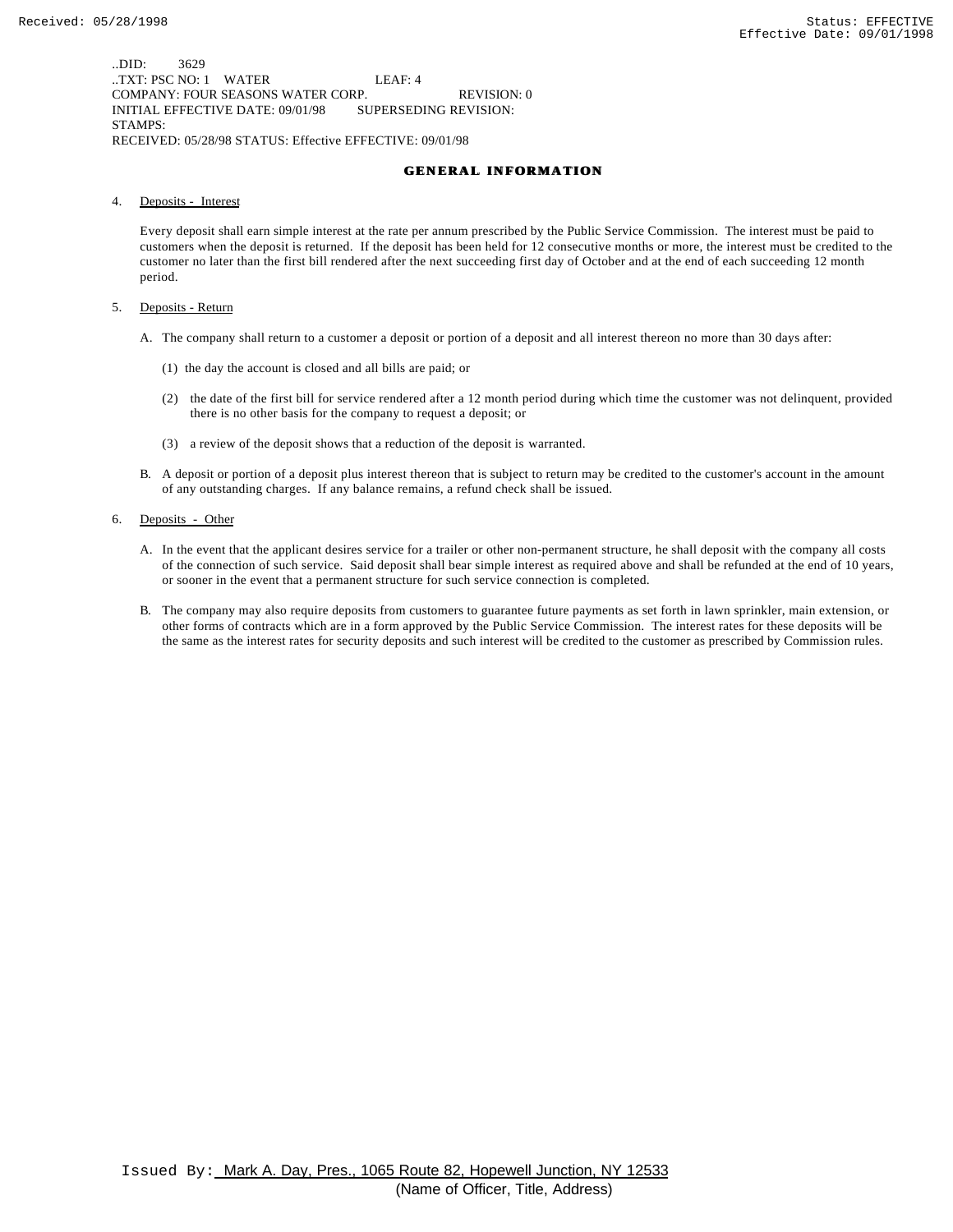..DID: 3637 ..TXT: PSC NO: 1 WATER LEAF: 5 COMPANY: FOUR SEASONS WATER CORP. REVISION: 0 INITIAL EFFECTIVE DATE: 09/01/98 SUPERSEDING REVISION: STAMPS: RECEIVED: 05/28/98 STATUS: Effective EFFECTIVE: 09/01/98

#### **GENERAL INFORMATION**

- 7. General Rules
	- A. Customers must provide 10 days' written notice prior to the date on which termination of service is requested or prior to a change of occupancy, until which date the customer will be responsible for payment of service.
	- B. Fire hydrants shall not be used without the written permission of the company or unless in conformance with filed fire protection tariff provisions.
	- C. The company will not be liable for damage resulting from the presence of its facilities, supply, or use of water service, except damage resulting from gross negligence of the company.
	- D. The company may shut off water in its mains to make repairs and extensions. Where possible, proper advance notice will be made to customers affected.
	- E. The use of water for sprinkling, swimming pools, or other less essential uses may be restricted or prohibited where such use may unreasonably reduce the adequacy of service for other domestic purposes.
	- F. There must be a separate service for each premises.
	- G. Installation of service pipes and mains will not normally be made when the ground is frozen.
	- H. The customer is responsible for service pipes and plumbing within the property line. Any plumbing work done on the customer's service pipe is subject to approval by the company. No underground work shall be covered up until it has been inspected and approved by the company.
	- I. All leaks on customer premises or the customer portion of the service pipe must be repaired as soon as possible.
	- J. All mains, services (up to the property line) and other water system facilities will be maintained and replaced by the company.
	- K. The company will supply water in the distribution system at pressures between 20 and 100 pounds per square inch (psi) and will strive, where practicable, to maintain a normal working pressure of 60 psi with a minimum of 35 psi. If the company makes changes to its system which cause the pressure to increase to over 100 psi to existing customers, the company will be responsible for the first installation of the necessary equipment in the customer's premises. From that point on the equipment will be considered part of the customer's internal plumbing and the customer will be responsible for its maintenance or replacement. If a water pressure reducing valve, in the customer's or applicant's opinion, is necessary or desired to safeguard the plumbing, it is the customer's or applicant's responsibility to purchase, install and maintain this equipment. Where a pressure reducing valve is used it is also advisable to install a suitable pressure relief valve. All installations will comply with the local building codes and standards and are considered a part of the customer's internal plumbing.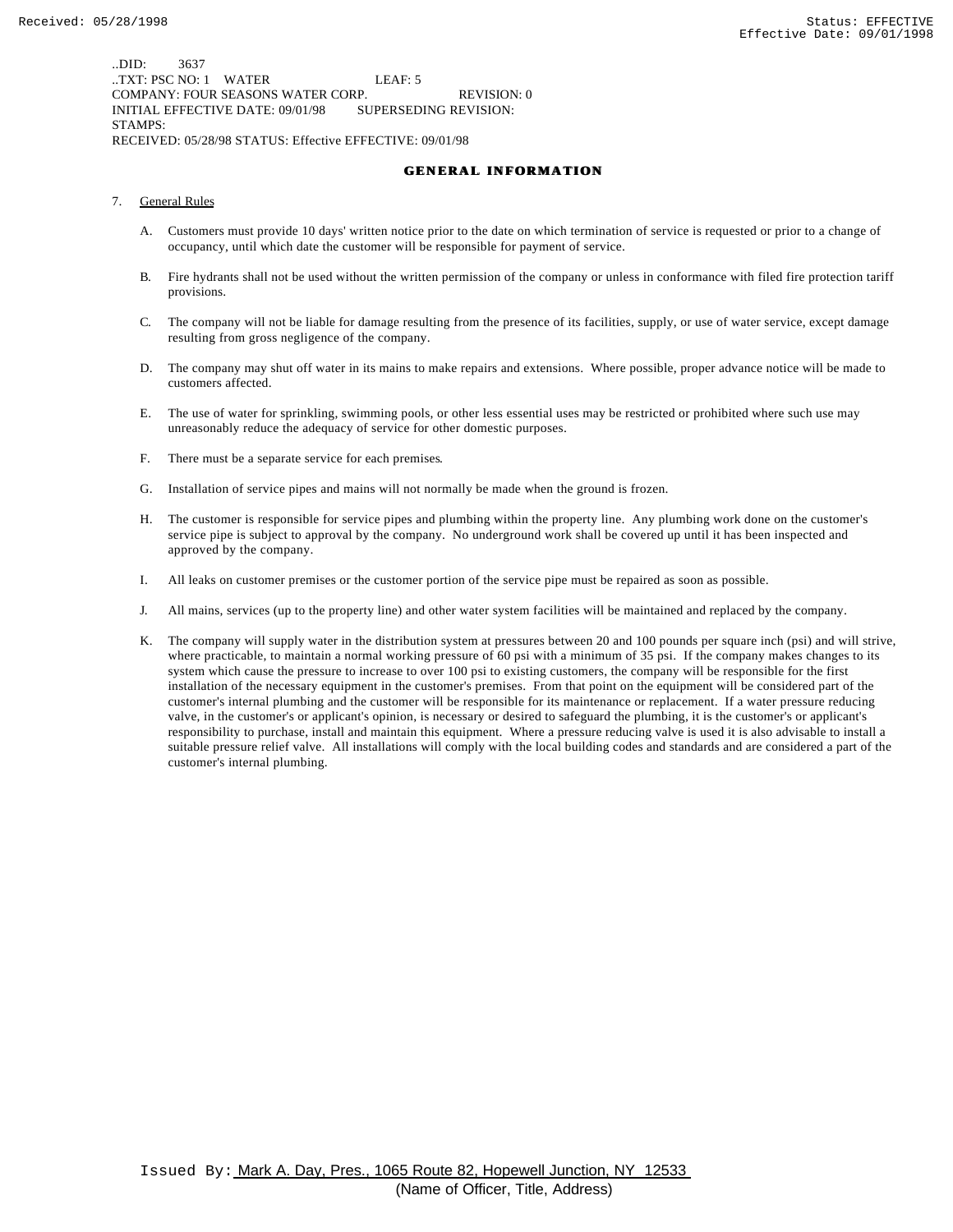..DID: 3638 ..TXT: PSC NO: 1 WATER LEAF: 6 COMPANY: FOUR SEASONS WATER CORP. REVISION: 0 INITIAL EFFECTIVE DATE: 09/01/98 SUPERSEDING REVISION: STAMPS: RECEIVED: 05/28/98 STATUS: Effective EFFECTIVE: 09/01/98

#### **GENERAL INFORMATION**

- L. Where an applicant is seeking service at an elevation or gradient which could not otherwise be adequately serviced by existing plant, the company will require that the applicant bear the additional cost of providing such extraordinary service, or in the alternative, require the applicant to purchase, install and maintain the necessary special equipment, such as a hydro-pneumatic system, needed to serve the premises. The installation of a hydro-pneumatic system as part of the customer's internal plumbing may be subject to approval of the Health Department and should comply with local building codes and standards.
- M. Cross connections to water sources other than the company's or with other facilities are strictly prohibited. Customers must, at their expense, install and maintain such backflow prevention devices as may be required by the company in accordance with good water works practice or applicable laws or regulations.
- N. Customers must permit company representatives to enter their premises on reasonable request for purposes relating to the operation and maintenance of the company's system, including inspection of the customer's and the company's facilities, installation, reading, testing, replacement and removal of meters, and terminating and restoring service.
- O. No person shall maliciously, willfully or negligently break, damage, destroy, uncover, deface, block access to or tamper with any pipe, valve, meter, structure, appurtenance or equipment which is a part of the water works system.
- 8. Metered Service (if applicable and provided for in Service Class No. 1 or Nos. )
	- A. A meter of a type approved by the Commission is required for each premises.
	- B. The company will furnish, install, and maintain the meter. Unless the meter register is set at zero, the company shall attach a tag with the date and meter dial reading at the time of installation.
	- C. The customer will provide a location for the meter acceptable to the company and will be responsible for the cost of repairing damage resulting from human interference, frost, backflow of hot water, or other such causes.
	- D. Where the company agrees it is necessary to set a meter outside the building, it shall be installed at the expense of the customer in a pit acceptable to the company which is both water-tight and frostproof. The cover of the pit shall be fastened with a convenient locking device. Where the distance from the property line to the front wall of the building is greater than 75 feet, the company may require that the meter be set in a pit at or near the property line. If the pit is to be installed on property not owned or controlled by the customer, written consent of the owner of the property shall be obtained prior to the installation.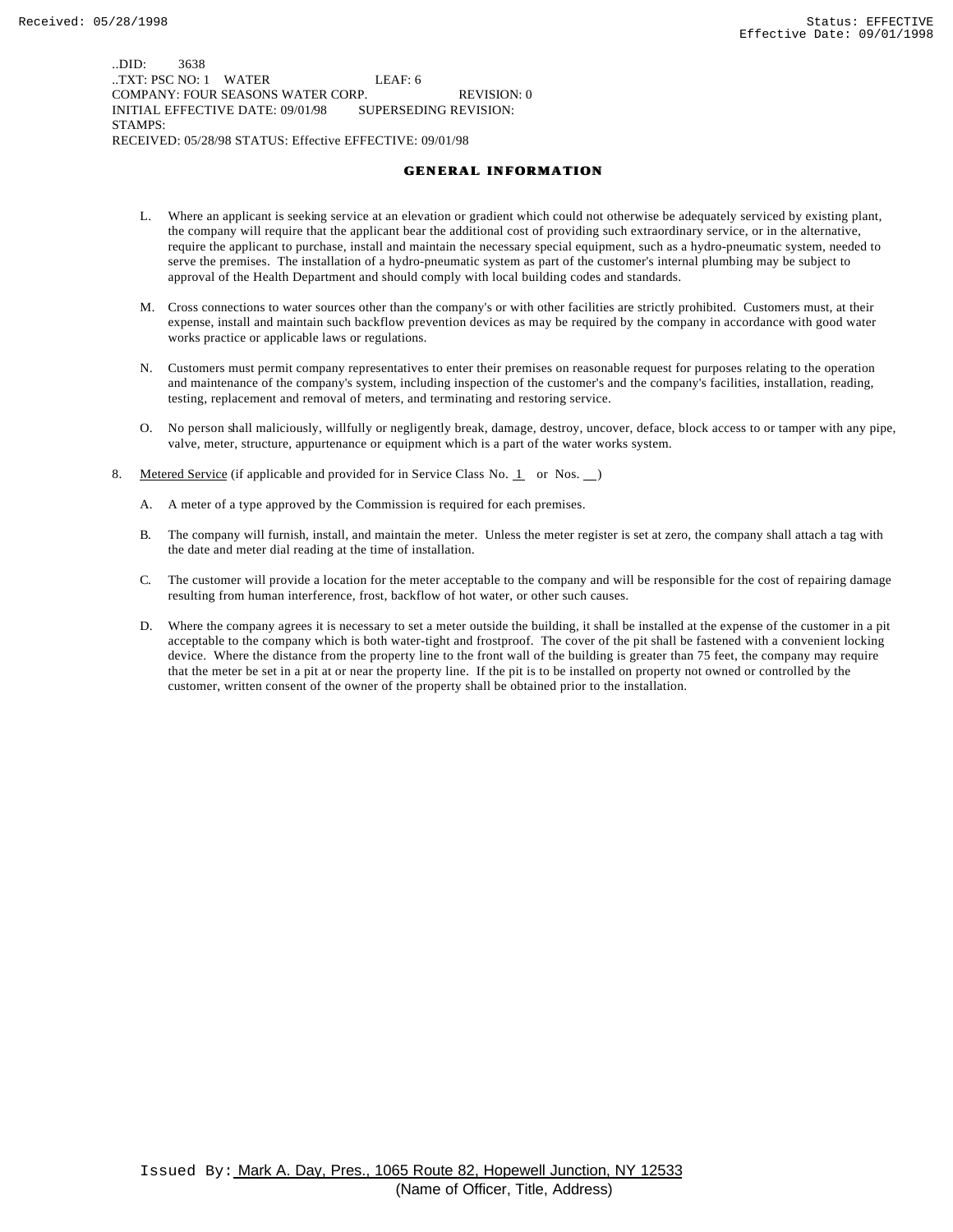..DID: 3632 ..TXT: PSC NO: 1 WATER LEAF: 7 COMPANY: FOUR SEASONS WATER CORP. REVISION: 0 INITIAL EFFECTIVE DATE: 09/01/98 SUPERSEDING REVISION: STAMPS: RECEIVED: 05/28/98 STATUS: Effective EFFECTIVE: 09/01/98

#### **GENERAL INFORMATION**

- E. The company reserves the right to remove, test, and replace the meter.
- F. The company shall afford the customer an opportunity to verify the final reading of any water meter removed from the premises and obtain the customer's signature on a meter removal card which shows the date removed and the reading.
- G. Meters will be tested in conformance with rules of the Public Service Commission. In the case of a disputed account involving the accuracy of the meter, the company will have the meter tested upon the request of the customer. Should the customer request to have a second meter test within 1 year, the customer will be responsible for the actual cost incurred to have the meter tested including the cost to remove the meter, payable in advance to the company. This fee will be refunded if the meter's final weighted average is found to register in excess of 100 percent. Adjustments in bills for over-registration of the meter will be made in accordance with the current rules of the Public Service Commission.
- H. Bills will show meter readings and the dates read.
- I. Bills will be reasonably estimated where a meter has been inaccessible and will be so indicated on the bill.
- J. Where a meter has ceased to register or its percentage of accuracy cannot be determined, an estimated bill for the current period may be rendered. For all other periods the bill shall be the minimum applicable charge.
- 9. Unmetered Service (if applicable and provided for in Service Class No. \_ or Nos. \_)

All applicable provisions of this tariff shall apply.

10. Extension of Mains

Mains will be extended in conformance with Commission Rules and Regulations found in 16 NYCRR, Part 501.

11. Discontinuance of Service - Non-Payment

 Service may be discontinued under the following provisions: for non-payment of any amount due for water supplied, for failure to make any payment due under a deferred payment agreement or for meter repairs (see Section 8C), for failure to post a required deposit or for failure to pay any fee or charge accruing under the contract or tariff.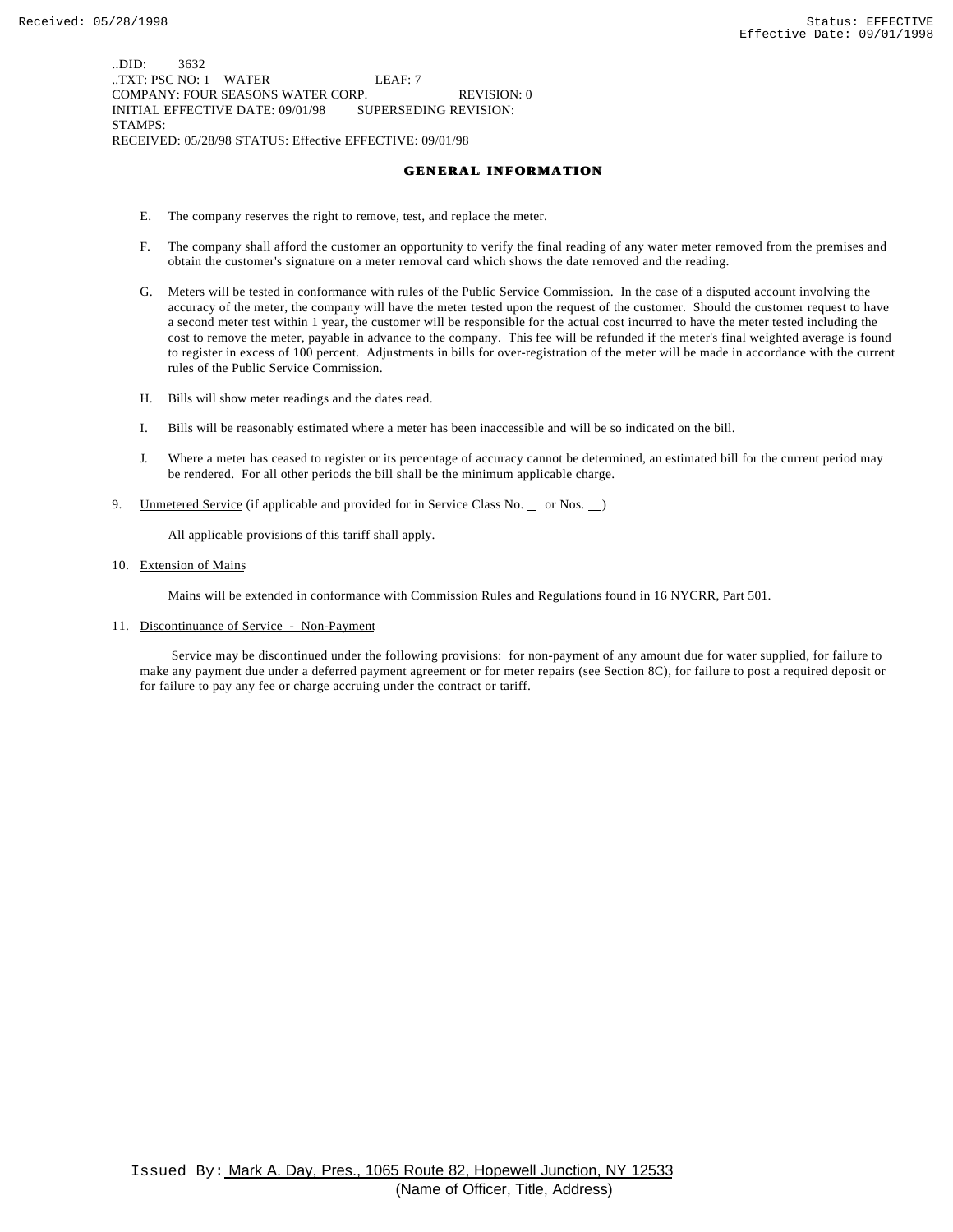..DID: 3633 ..TXT: PSC NO: 1 WATER LEAF: 8 COMPANY: FOUR SEASONS WATER CORP. REVISION: 0 INITIAL EFFECTIVE DATE: 09/01/98 SUPERSEDING REVISION: STAMPS: RECEIVED: 05/28/98 STATUS: Effective EFFECTIVE: 09/01/98

#### **GENERAL INFORMATION**

- A. A bill not paid within 23 days of mailing is considered delinquent, and the company may discontinue service after complying with 16 NYCRR, Part 533 which requires: (1) 15 days written notice if served personally, or (2) 15 days after a registered letter containing such notice has been signed or refused, or (3) 18 days after mailing written notice in a post-paid wrapper. Service will not be reestablished until payment of all proper arrears, charges and deposits is made or a deferred payment agreement is entered into. Receipt of a subsequently dishonored negotiable instrument in response to a notice of discontinuance shall not constitute payment of the customer's account and the company shall not be required to issue additional notice prior to discontinuance. There will be a charge for processing all returned checks equal to the bank charge plus a handling fee of \$5.00 (not to exceed the maximum allowed by section 5-328 of General Obligations Law).
- B. The company will not discontinue service to residential premises for non-payment of bills on a Friday, Saturday, Sunday, public holiday (as defined in General Construction Law), or on a day on which the utility's main office is closed. Discontinuance can only take place from Monday to Thursday between the hours of 8 a.m. and 4 p.m.
- C. The company will not discontinue service for non-payment of bills to any person or entity receiving public assistance if the payment for such service is to be paid directly by the Department of Social Services or by the local Social Services representatives.

#### 12. Discontinuance of Service - Other

- A. Service rendered under any application, contract or agreement may be discontinued by the company after reasonable notice for any of the following reasons:
	- (1) For willful or indifferent waste of water due to any cause or for non-authorized use of water.
	- (2) For failure to protect from damage the meter and connection, or for failure to protect and maintain the service pipe or fixtures on the property of the customer in a condition satisfactory to the company.
	- (3) For tampering with any meter, connections, service pipe, curb cock, seal or any other appliance of the company controlling or regulating the customer's water supply.
	- (4) For failure to provide the company's employees reasonable access to the premises supplied, or for obstructing the way of ingress to the meter or any other appliances controlling or regulating the customer's water supply.
	- (5) In case of vacancy of the premises.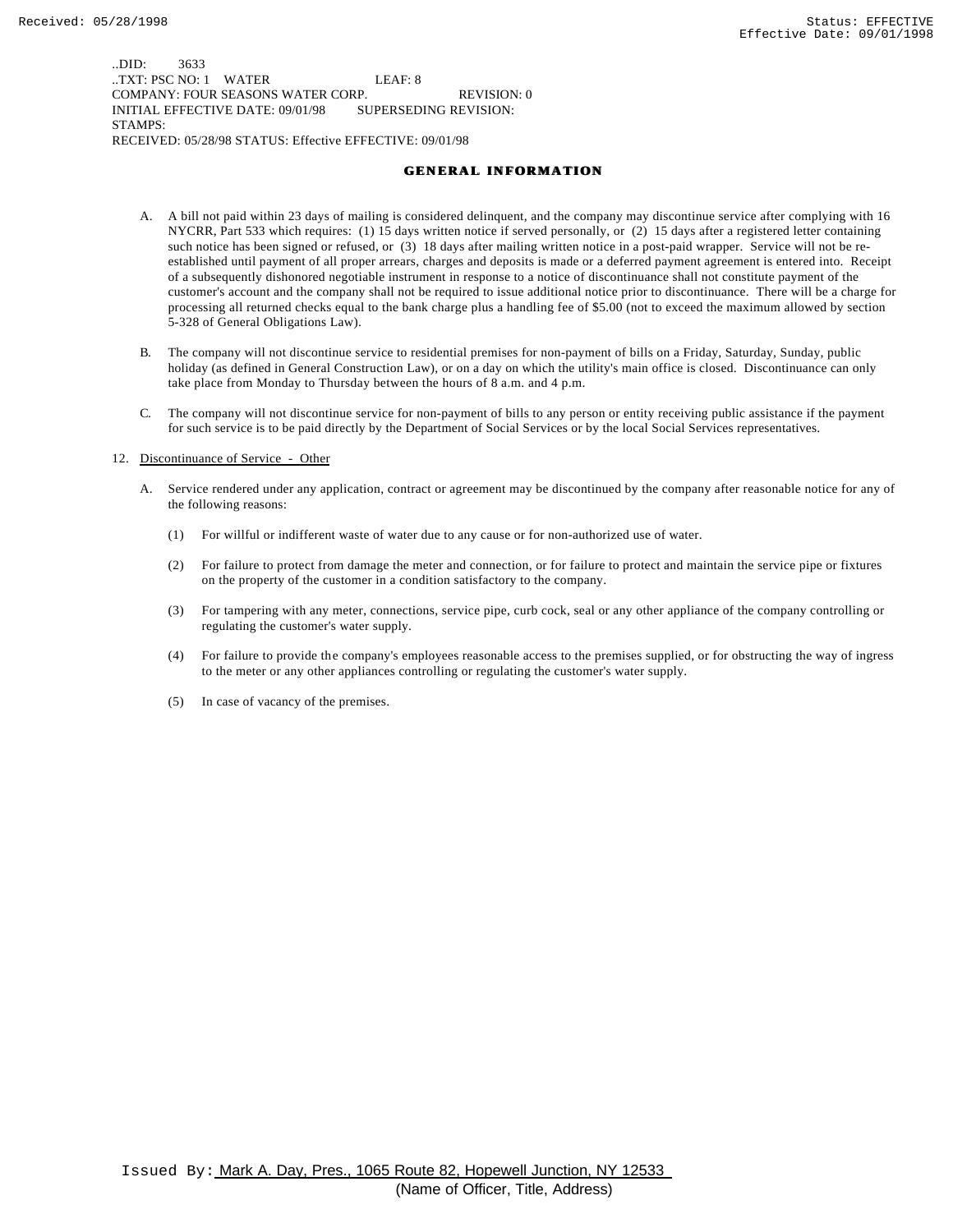..DID: 3634 ..TXT: PSC NO: 1 WATER LEAF: 9 COMPANY: FOUR SEASONS WATER CORP. REVISION: 0 INITIAL EFFECTIVE DATE: 09/01/98 SUPERSEDING REVISION: STAMPS: RECEIVED: 05/28/98 STATUS: Effective EFFECTIVE: 09/01/98

#### **GENERAL INFORMATION**

- (6) For cross connections.
- (7) For submetering or reselling water.
- (8) For non-compliance with water usage restrictions.
- (9) For violation of any rule or regulation of the company as filed with the Public Service Commission, provided such violation affects the reliability or integrity of the water system.
- B. Written notice of discontinuance of service shall contain the information required by 16 NYCRR Section 533.3 and will be given except in those instances where a public health hazard exists.
- C. The company may, at any time, temporarily discontinue water service in case of accident, or for the purpose of making connections, alterations, repairs, changes, etc.
- D. Except as stated in the preceding paragraph, or in the case of a violation that threatens the integrity of the water system, the company shall not discontinue service to any customer on a Friday, Saturday, Sunday, Public Holiday or on a day when the company is not open for business. Public Holiday shall refer to those holidays defined in the General Construction Law.

#### 13. Discontinuance of Residential Service - Special Procedures

 If termination of service would result in serious impairment to health and safety, the company must delay the termination of service or, if service has already been terminated, must restore service, for thirty days under the following conditions:

- A. all occupants are either blind, disabled, 62 years of age or older or 18 years of age or under;
	- B. a medical emergency exists; or
- C. if heating would be affected between November 1 and April 1.

 It is the customer's responsibility to notify the company that such conditions exist and to provide any required documentation. The company may require that the customer make appropriate arrangements to pay any arrears as well as pay current bills.

#### 14. Deferred Payment Agreements

 In addition to those circumstances in Section 13, the company will consider granting customers reasonable payment terms in cases where a customer is threatened with termination of service, or where the company has issued a backbill to a customer. Any such agreement may require the customer to make a reasonable down payment, and to pay current bills when issued.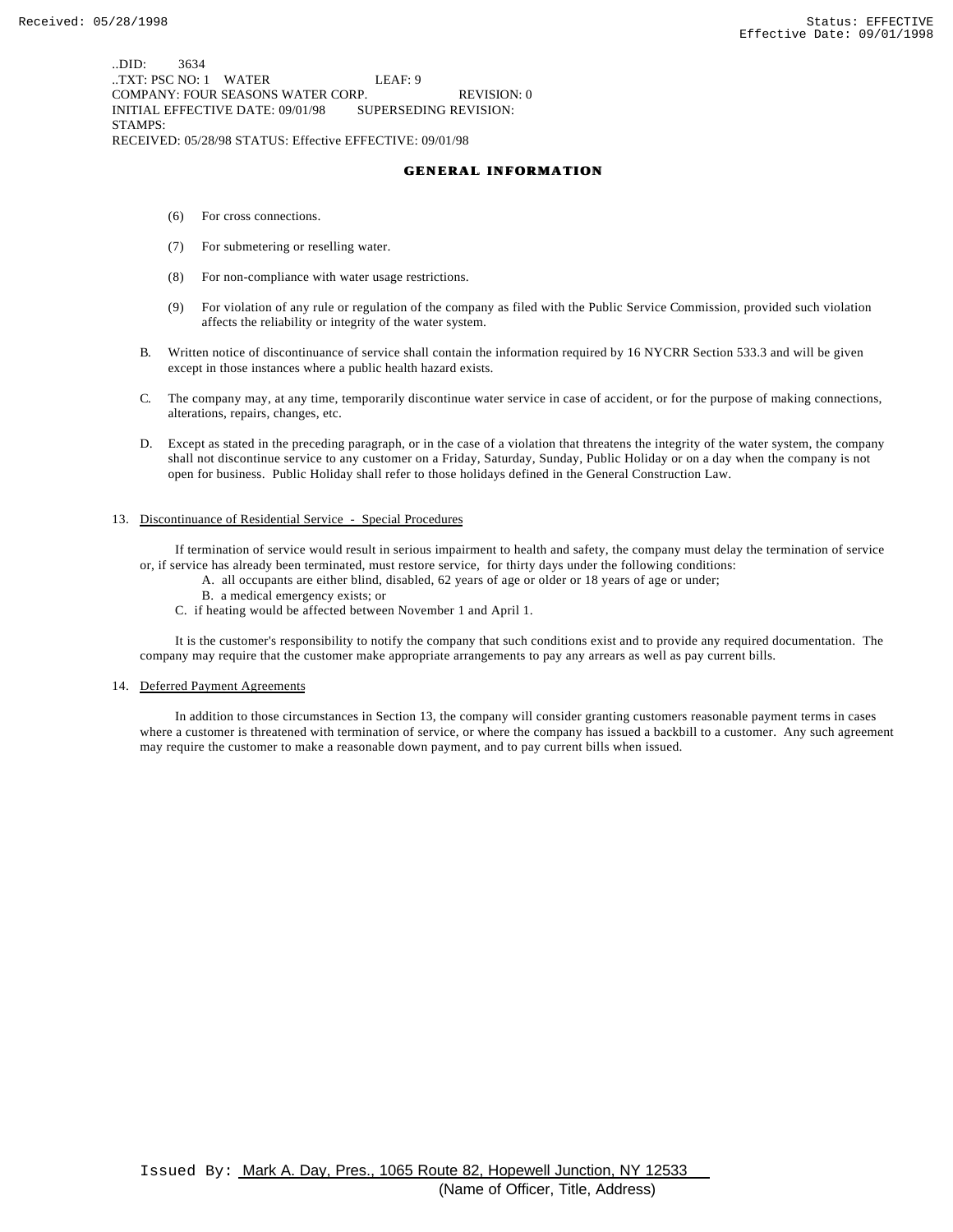..DID: 3635 ..TXT: PSC NO: 1 WATER LEAF: 10 COMPANY: FOUR SEASONS WATER CORP. REVISION: 0 INITIAL EFFECTIVE DATE: 09/01/98 SUPERSEDING REVISION: STAMPS: RECEIVED: 05/28/98 STATUS: Effective EFFECTIVE: 09/01/98

#### **GENERAL INFORMATION**

#### 15. Complaint Handling Procedures

- A. The company will promptly investigate and evaluate all complaints received from customers regarding bills for service rendered or required deposits. The results of the company's findings will be reported to the customer. During the period of investigation and evaluation, service will not be discontinued, nor shall a new notice of termination be issued, provided, however, that the customer will be required to pay the undisputed portion of any balance due, which may include bills for current usage.
- B. After the completion of such an investigation, if the company determines that the disputed service has been rendered, or that the disputed charge or deposit is proper in whole or in part, the company may require that the full bill or deposit be paid. Appropriate notices of the determination shall be given to the customer, and where notice of discontinuance of service was previously sent, or is served with the determination, such notice shall include a statement advising the customer of the availability of the Commission's complaint handling procedures, including the address and telephone number of the Department's Consumer Services Division. Where prior notice of discontinuance was sent, company procedure provides for discontinuance of service if customer fails to pay the proper amount due and owing within 5 days after notice of the company determination was served personally on the customer or at least 8 days after mailing of the notice. Under no circumstances will discontinuance of service occur if so precluded by the Commission.
- C. In situations where the complaint procedures of the Commission have been invoked and it is determined that the disputed service has been rendered or that the disputed charge or deposit is proper and prior notice of discontinuance was sent, a customer's service will not be discontinued for failure to pay the amount found due and owing until at least 5 days after notice of the Commission's determination, where personal service is made, or at least 8 days after mailing of such a notice.

#### 16. Restoration of Service

 A charge will be made to restore service after discontinuance at the customers's request, for non-payment or for violation of these rules.

 This charge will be \$25.00 during normal business hours (8:00 a.m. to 4:00 p.m., Monday through Friday), \$37.50 outside of normal business hours Monday through Friday and \$37.50 on weekends or public holidays. The holidays for which the \$37.50 charge will apply are as follows:

New Year's Day Labor Day Dr. Martin Luther King, Jr. Day Columbus Day Lincoln's Birthday Veteran's Day Washington's Birthday **Thanksgiving Day** Thanksgiving Day Memorial Day Christmas Day Independence Day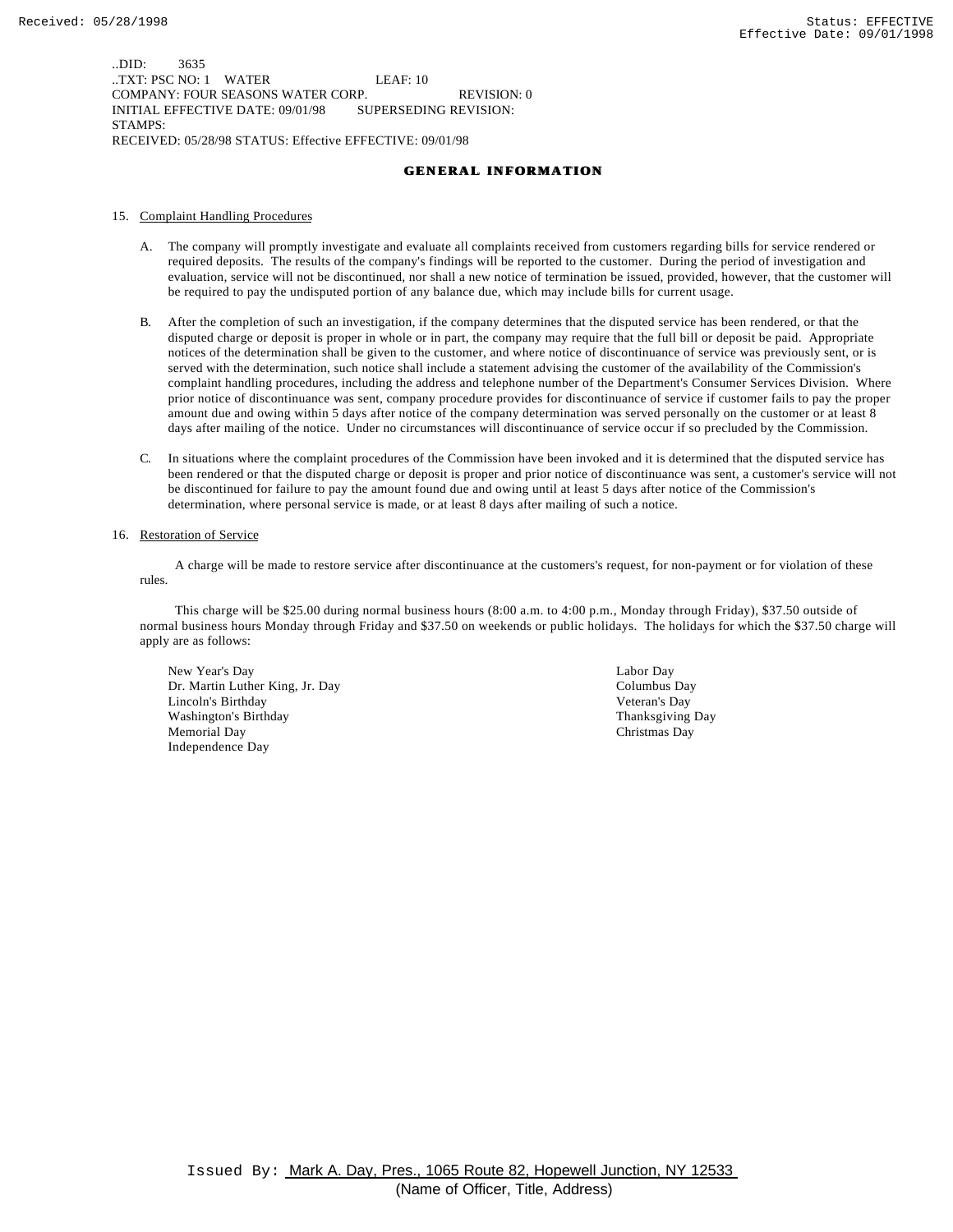# ..DID: 3636 ..TXT: PSC NO: 1 WATER LEAF: 11 COMPANY: FOUR SEASONS WATER CORP. REVISION: 0 INITIAL EFFECTIVE DATE: 09/01/98 SUPERSEDING REVISION: STAMPS: RECEIVED: 05/28/98 STATUS: Effective EFFECTIVE: 09/01/98

# **GENERAL INFORMATION**

In a case where service is being restored after discontinuance for non-payment, the company may require full payment of all arrears as well as the restoration of service charge. If the company and the customer have entered into some form of payment agreement, the agreed upon down payment may be required before service will be restored.

If it becomes necessary to disconnect service at the main because of willful acts of a customer, the service restoration charge will include the actual costs incurred by the company to disconnect and reconnect the service.

## 17. Interest on Customer Overpayments

The company will provide interest on a customer overpayment as follows:

- A. A customer overpayment is defined as payment by the customer to the company in excess of the correct charge for water service supplied to the customer which was caused by erroneous billing by the utility.
- B. The rate of interest on such amounts shall be the greater of the unadjusted customer deposit rate or the applicable late payment rate, if any, for the service classification under which the customer was billed. Interest shall be paid from the date when the customer overpayment was made, adjusted for any changes in the deposit rate or late payment rate, and compounded monthly, until the date when the overpayment was refunded.
- C. The company will not pay interest on customer overpayments that are refunded within 30 days after such overpayment is received by the company.

# 18. Regulation

 All matters, rules and other situations concerning the rendering of water service which are not specifically covered herein or in a provision of the New York State Codes, Rules and Regulations and which are subject to the jurisdiction of the Public Service Commission, and for which a customer and the company cannot agree as to an equitable and fair solution will be referred to said Commission to be resolved. Either the customer or the company may request that a rule or provision of this tariff be changed for a particular situation.